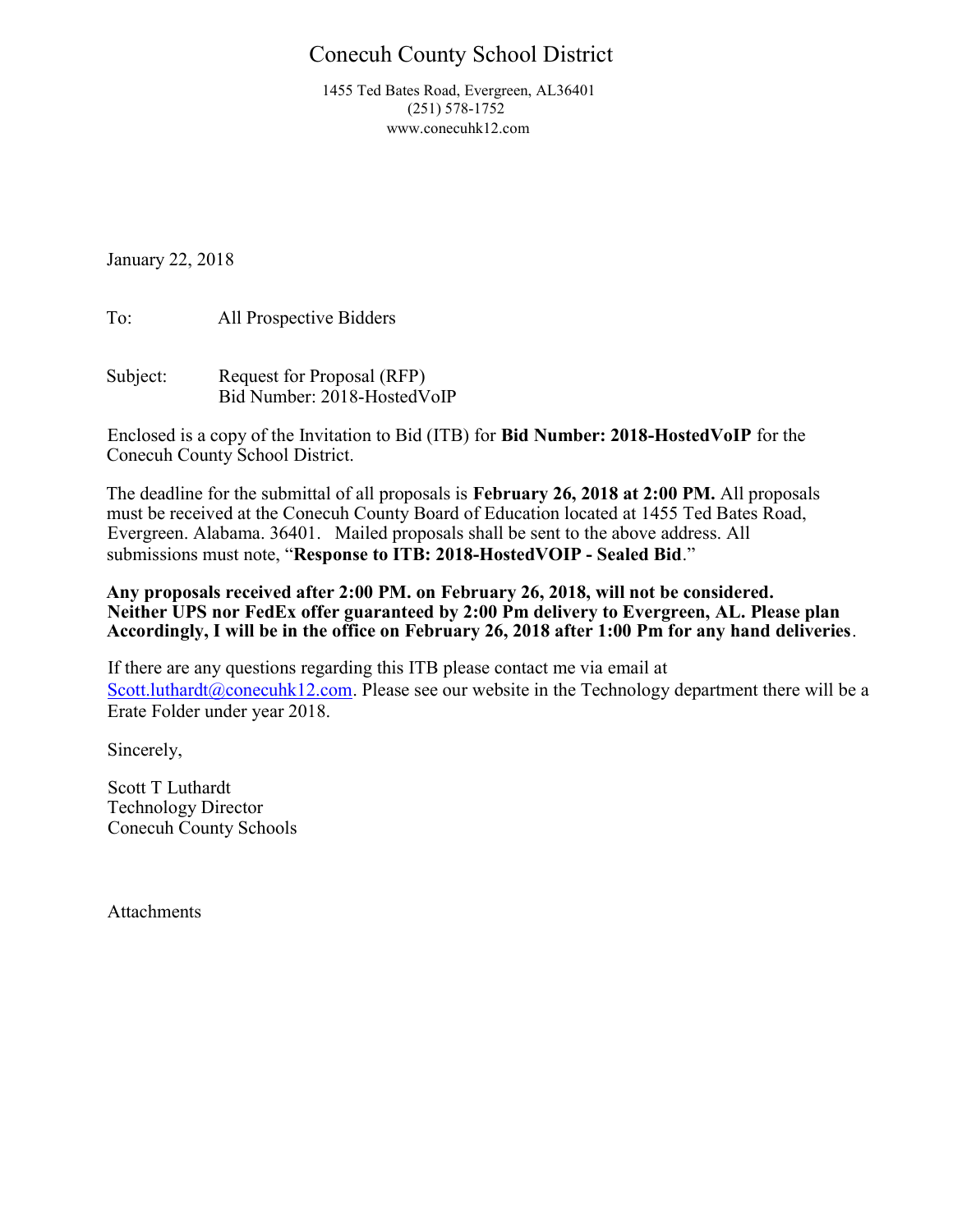Conecuh County Schools

# REQUEST FOR PROPOSAL

Bid Number: 2018-HostedVoIP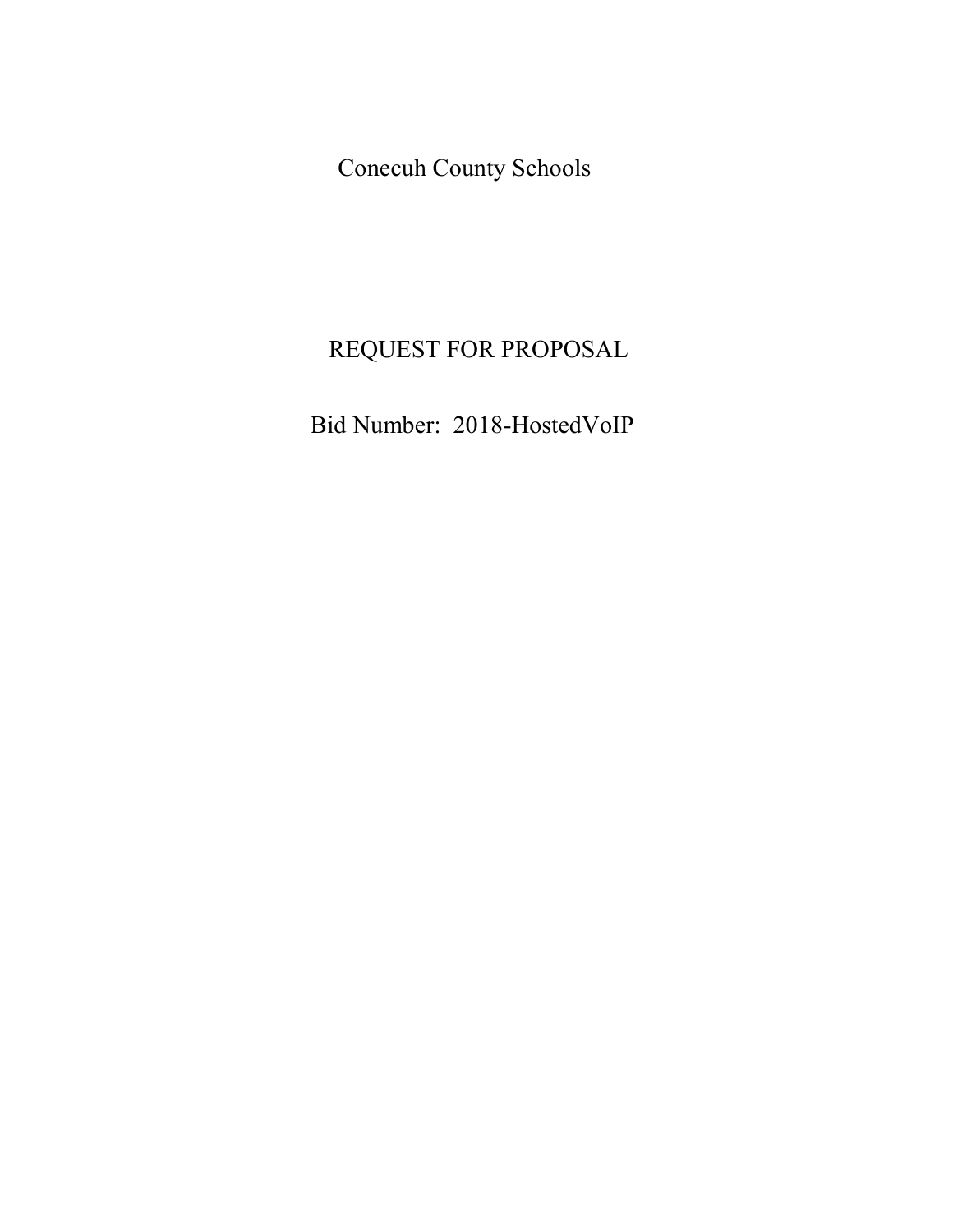#### Request for Proposal BID NUMBER: 2018-HostedVolP

#### SECTION 1

## INTRODUCTION

#### 1.1 GENERAL INFORMATION

The Conecuh County Board of Education (hereinafter referred to as "The Customer") intends to rebid all of our locations with a Hosted VoIP solution. The Customer will seek discounts for these services through the Universal Service Fund Support for Schools and Libraries (commonly referred to as "E-Rate"). The Customer requests proposals for these services as described in the attached specifications from interested persons (hereinafter known as "The Vendor"). The Vendor must submit a bid for all areas. Prices quoted shall be all-inclusive. The Customer reserves the right to reject any and all proposals, waive any technicalities, and award all or part of the contract in a manner that is in the best interest of the Conecuh County Board of Education.

All aspects of this project must comply with the Federal Communication Commission's competitive bidding requirement for Universal Service Fund (USAC) support and services. Successful Proposal's must contain a Service Provider Identification Number (SPIN) as provided through the Erate program.

Contact Person for this ITB is:

Scott Luthardt Technology Director Conecuh County Board of Education 1455 Ted Bates Road Evergreen, AL 36401 (251) 578-1752 Scott.luthardt@conecuhk12.com

This ITB and the successful Proposer's response will be made a part of any contract awarded from this ITB.

The Board reserves the right to accept or reject any or all proposals.

#### 1.2 SCHEDULE OF EVENTS

The following is the required schedule of events for this project The schedule may change depending on the results of the responses and a final schedule will be established prior to contracting with the successful Vendor.

A mandatory bidder's conference will take place February 5, 2018 at 9:00 AM beginning at the Conecuh County Board of Education located at 1455Ted Bates, Evergreen. AL 36401. Please RSVP your attendance via email to **scott.luthardt@conecuhk12.com**. The purpose of this conference is to address any questions resulting from the RFP, to share school layouts. and to travel to the school sites to perform any survey work each vendor feels is necessary to determine the correct components for a successful proposal. Any vendor/manufacturer not represented at this conference will not be considered during the evaluation of bids.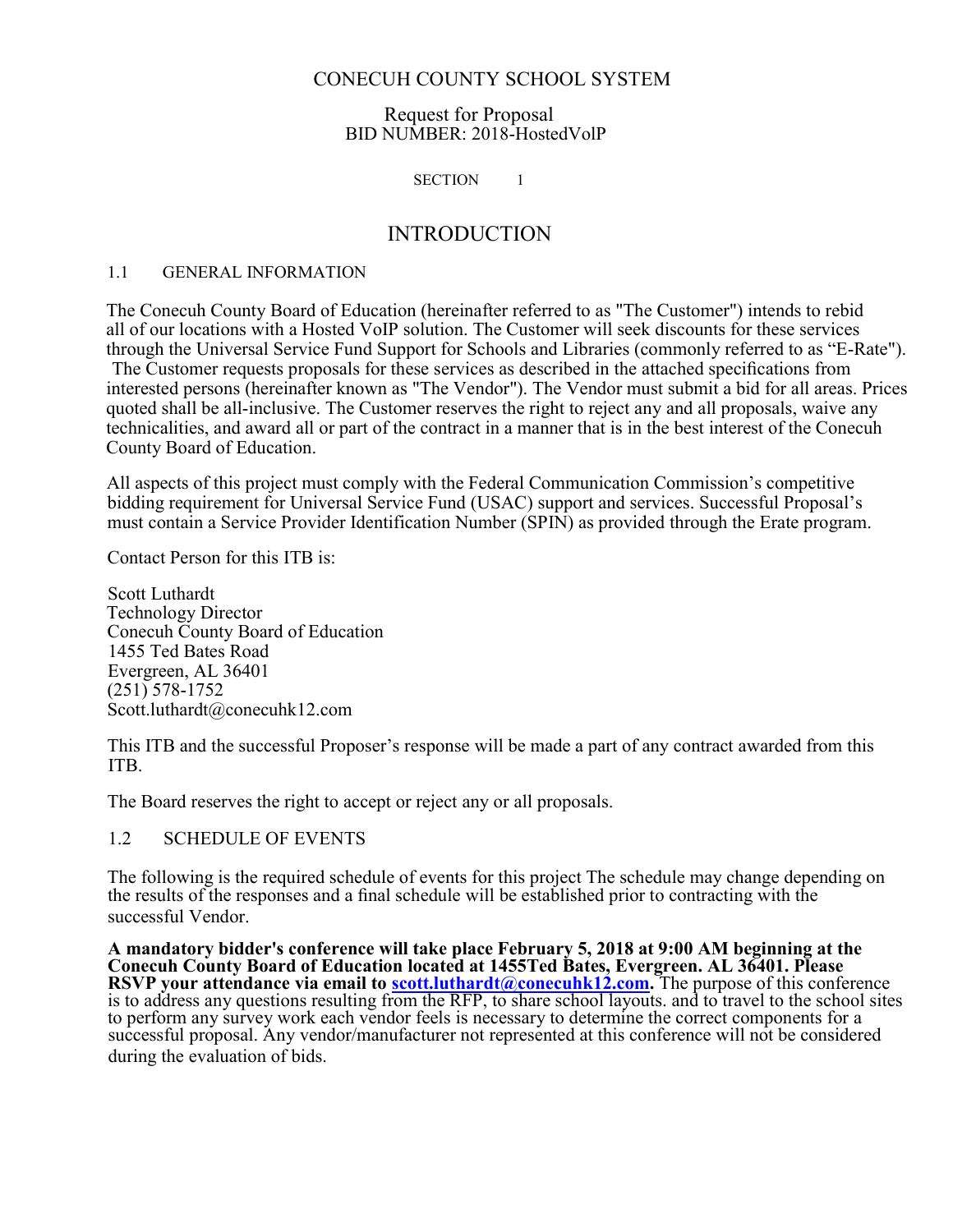## Request for Proposal BID NUMBER: 2018-HostedVoIP

## Event Date

Release of ITB to Bidders: Mandatory Bidder's Conference Deadline for Proposal Submission: Evaluation of Responses Begins: Contract Award: Services to Begin:

January 26, 2018 February 5, 2018 at 9:00 AM February 26, 2018 at 2:00 PM February 26, 2018 at 2:01 PM Prior to March 25, 2018 July 1, 2018

## 1.3 CONNECTIVITY LOCATIONS

The locations below are each on their own subnet and are to be included in the proposal.

| 1. Conecuh County Board Of Education | 1455 Ted Bates Road, Evergreen, Al<br>36401   |  |
|--------------------------------------|-----------------------------------------------|--|
| Workforce Development Center         | 300 Jaguar Drive, Evergreen, Al<br>36401      |  |
| 2. Hillcrest High School             | 1989 Jaguar Drive, Evergreen, Al<br>36401     |  |
| 3. Transportation Department         | 208 Martin Street, Evergreen, Al<br>36401     |  |
| 4. Thurgood Marshall Middle School   | 428 Reynolds Ave, Evergreen, Al<br>36401      |  |
| 5. Evergreen Elementary School       | 821 West Front Street, Evergreen, Al<br>36401 |  |
| Conecuh County Junior High School    | 2347 Cleveland Ave. Evergreen, Al<br>36401    |  |
| Repton Junior High School            | 2340 Conaly Street Repton, Al<br>36401        |  |
| Lyeffion Junior High School          | 7575 Hwy 83 Evergreen, Al<br>36401            |  |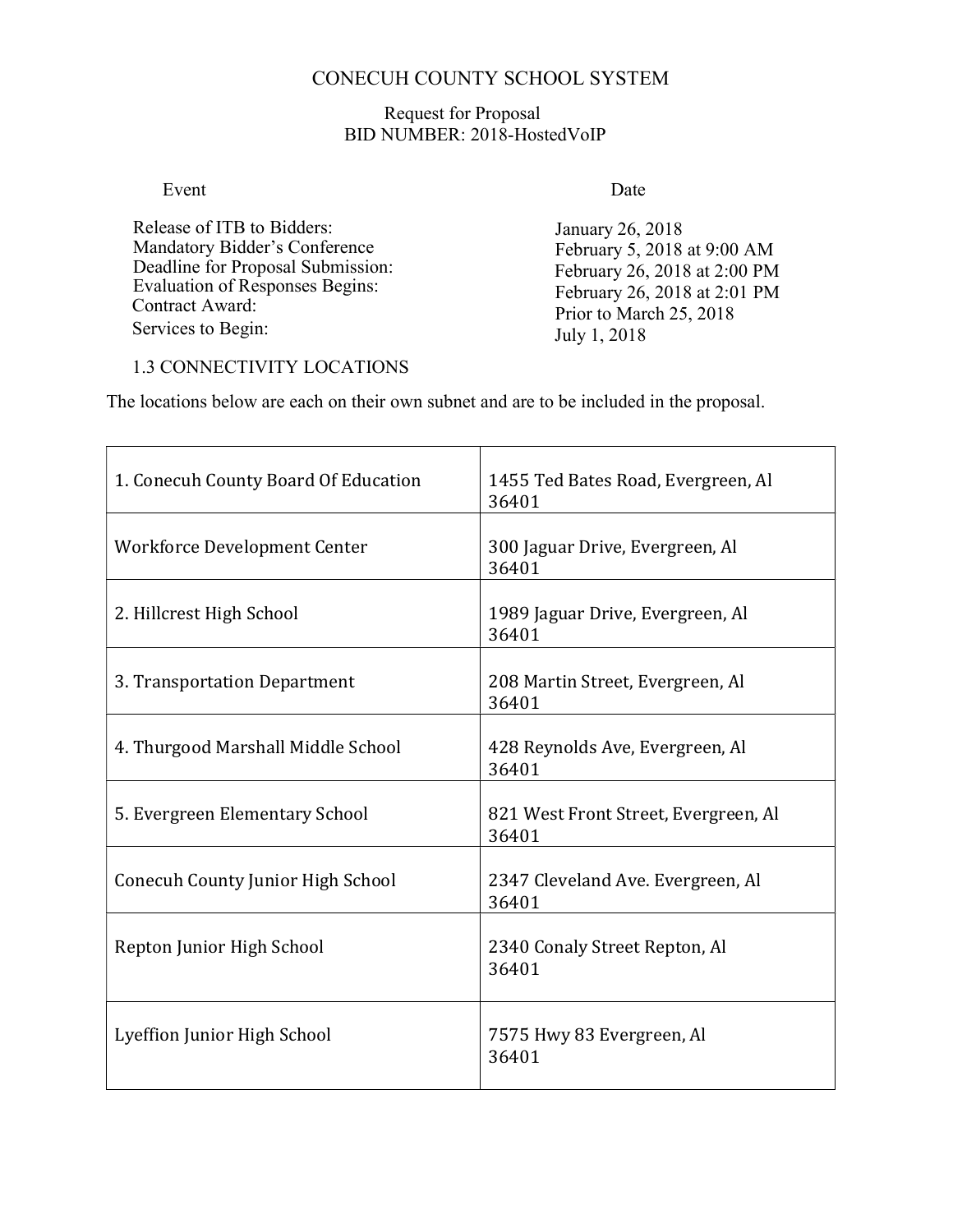## Request for Proposal BID NUMBER: 2018-HostedVoIP SECTION 2

## DESCRIPTION OF SERVICES

#### 2.1 SERVICE DETAILS

The Customer seeks a Hosted VoIP solution to support the education of our students. All solutions are to include, at a minimum, the following:

Ability to call 911 from each location independent of the Hosted VoIP PBX functioning. Support any SIP compliant handset. Centralized management of all calls with CDR reporting capabilities. Ability to support calls via mobile devices and SIP application. Features that include IVR and Auto Attendant, Voicemail to EMAIL, Music On Hold, Switchboard, and Conference Calling. Allow for inbound local calling at each location without dialing into the centralized VoIP PBX. Support for inbound FAX routing. Serving up to 103 devices for funding year 2018 Need option to expand to 250 devices if needed during contract period.

## SECTION 3

## VENDOR QUALIFICATIONS

#### 3.1 ACCOUNT MANAGEMENT

The Vendor must assign a Local Account Manager and at least one Local Technical Representative to the Customer as the points of contact for all questions or problems relating to the service. The Account Manager's and Technical Representative's contact information, including mobile phone number, is required to be submitted as part of the response for this RFP.

## SECTION 4

## TERMS AND CONDITIONS OF INVITATION TO BID (ITB)

#### 4.1 RESPONSE SUBMISSION

Responses to this ITB must be submitted in sealed packages and delivered to the Technology Coordinator, Conecuh County Board of Education, 1455 Ted Bates Road, Evergreen, AL 36401 no later than 2:00 PM on February 26, 2018. It is the sole responsibility of the respondents to ensure that their responses arrive in a timely manner. The Customer will reject all late arrivals. The Vendor must submit two  $(2)$  copies of the response along with any required supporting documentation. "Bid Number: 2018-Hosted VoIP should be clearly marked on the face of the envelope containing the bid along with the opening date of February 26, 2018. Failure to comply with this may cause the bid to be misdirected and therefore not to be considered. Responses must be for the entire project. No substitutions or partial bids will be allowed. Oral, telephone, faxed or telegraphic bids shall not be considered, nor will modifications of bids by such communication be considered. The completed bid form shall be without erasures or alterations. Signatures on the proposals shall be in longhand and executed by an individual duly authorized by The Vendor to make a contract. Bids made out in pencil will NOT be accepted.

4.2 COSTS ASSOCIATED WITH PREPARATION OF THE VENDOR'S RESPONSE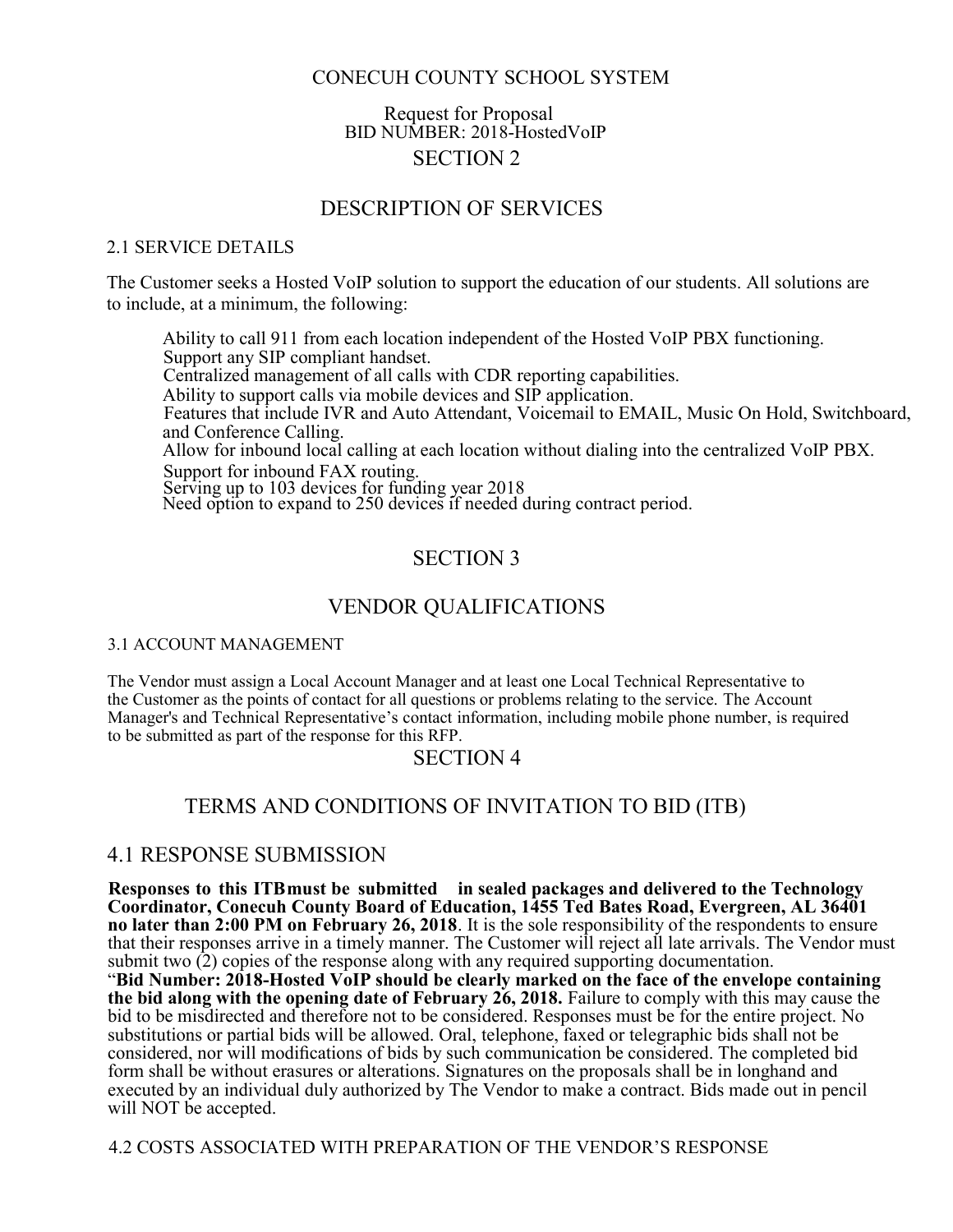#### Request for Proposal BID NUMBER: 2018-HostedVo|P

The Customer will not be liable for any cost incurred by the respondents in preparing responses to this ITB or negotiations associated with award of a contract.

#### 4.3 INTERPRETATION AND CHANGES

The intent of this ITB is to communicate the Customer's requirements to any qualified and interested bidder. Our intention is to receive bids for the system as stated in Section 1 of this ITB. The Customer may make corrections, or changes to the ITB. If the customer makes changes or corrections to the ITB it will be via a written ADDENDUM. All efforts will be made by the customer to mail or deliver any ADDENDUM to all parties who have requested and received the ITB. ADDENDUMS will be issued as expeditiously as possible (by FAX, if necessary. followed by original documents). Interpretations. corrections, or changes to the ITB made in any other manner will not be binding. and The Vendor shall not rely upon such interpretations. corrections. or changes.

#### 4.4 ADDENDUM

It will be the responsibility of all respondents to contact The Customer prior to submitting a response to the ITB to ascertain if any ADDENDUM has been issued. and to obtain any and all ADDENDUMS, execute them, and return ADDENDUM with the response to the ITB.

#### 4.5 PROPOSAL BINDING PERIOD

Prices quoted in The Vendor's response for all services and equipment will remain in effect for a period of at least 90 business days from the issuance date of The Vendor's response. The Vendor must understand that the customer will use e-rate discounts for these services, in which case, within 90 days of submitting the response to the ITB the customer will submit SLD form 471 for funds based upon the pricing submitted by the Vendor. The SLD funding cycle may take as long as 12-18 months.

#### 4.6 OMISSIONS

Omissions in the proposal of any provision herein described shall not be construed as to relieve The Vendor of any responsibility or obligation to the complete and satisfactory delivery. operation, and support of any and all equipment or services.

#### 4.7 FINANCING

After notification of award. The Vendor will receive a purchase order for the services for which The Vendor will be responsible as a result of the ITB. This Purchase Order will show the amount of the services that is the responsibility of the of the local school system under the E-Rate discount. In the contents of the purchase order will be a Contingency Clause which states that the Purchase Order that is being issued is contingent on the FCC Fund Administrator approving the Contract for Universal Services Funding. This paragraph should include the amount of funds that the FCC Fund Administrator will be required to pay based on the schools E-Rate percentage. This purchase order will constitute a contingent contract between The Customer and The Vendor. After notification by the Schools and Libraries Corporation (FCC Fund Administrator) of the acceptance of the Universal Services Contract. the contingency will be removed and the Purchase Order will become a legal and binding contract between The Customer and The Vendor. The Purchase Order will be the document used to determine the status of the contract and will determine the amount of payment by the school system and the FCC Fund Administrator. Neither party to the contract shall assign the contract or sublet it as a whole without the consent of The Customer. In return for the installation and implementation of the services, the Customer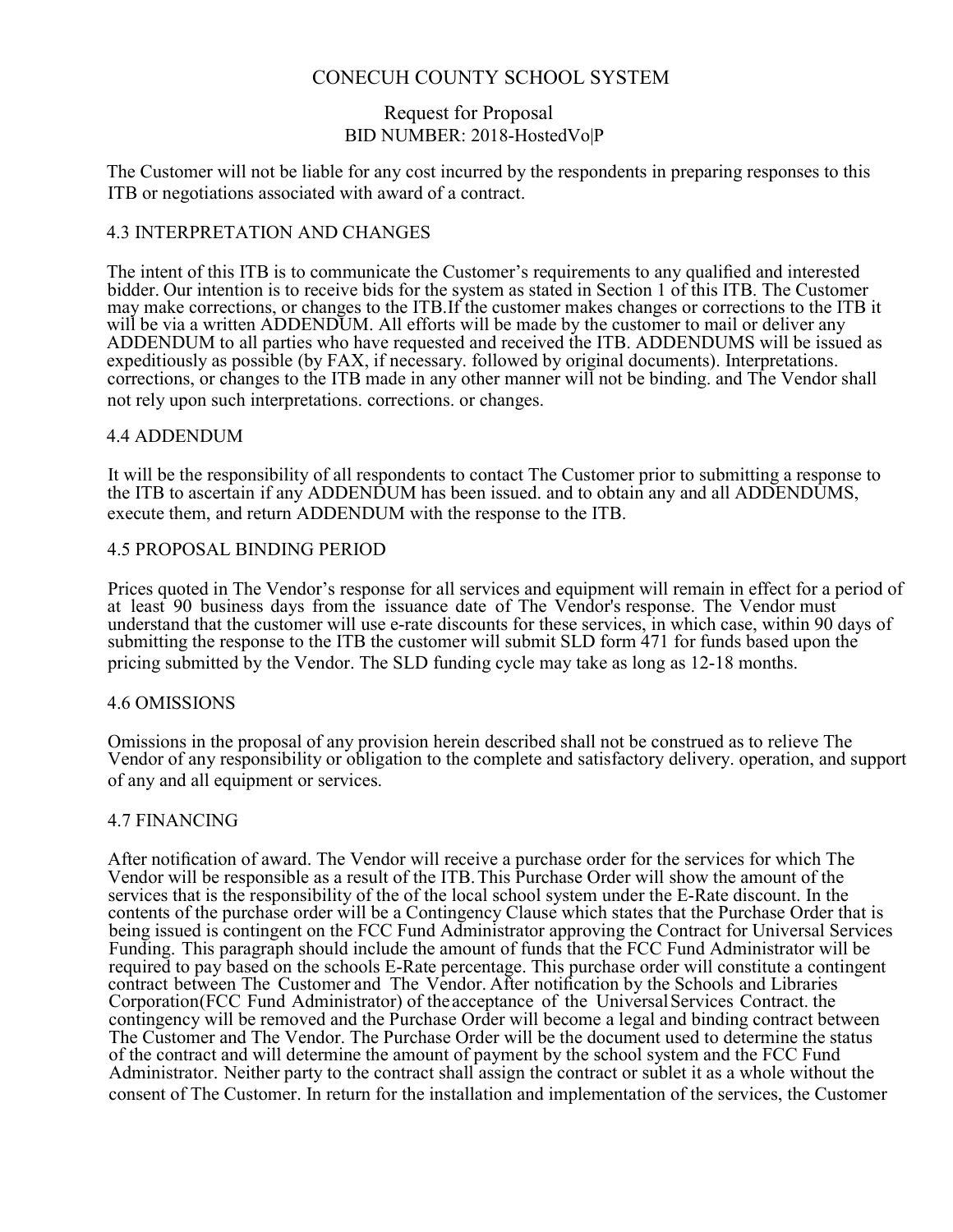#### Request for Proposal BID NUMBER: 2018-HostedVoIP

shall pay The Vendor The Customer's portion as established by E-Rate in a timely manner. The Customer also agrees to work jointly and cooperatively with The Vendor in completing any and all paperwork necessary and required for The Vendor to receive payment by the FCC Fund Administrator.

## 4.8 VENDOR REGISTRATION WITH THE SCHOOLS AND LIBRARIES CORPORATION

The Vendor must provide proof of registration with the Schools and Libraries Division (SLD) for reimbursement under E-Rate guide lines If the Vendor fails to file the appropriate forms with the SLD or fails to receive an SLD Vendor Number, The Customer is not responsible for the discounted portion of The Vendor's bill. The Vendor must generate an invoice for the USF portion of the bill in accordance with SLD regulations. The Vendor is responsible for supplying their SLD SPIN number with bid The Vendor will be responsible for maintaining a "Green" status with the SLD for the duration of the contract. The Vendor will also be responsible for maintaining its TELCO designation with the SLD, if applicable.

#### 4.9 PRICE QUOTATIONS

Price quotations are to include the equipment, activation, and configuration necessary or proper for the completion of the services outlined in this ITB.

#### 4.10 PRODUCT EQUIVALENCE

The name of any specific brand, make or manufacturer references is to denote the quality standard of the article desired, but does not restrict the proposing Vendor to the specific brand, make, manufacturer, or specification named. It is set forth to convey the general style, type, feature set, character or quality of the article desired, to the prospective vendor. The sole and final decision regarding equivalence will reside with The Customer.

#### 4.11 EVALUATION OF RESPONSE

The Customer may. at its discretion and at no fee to The Customer, invite any Vendor to appear for questioning during response evaluation for the purpose of clarifying statements in the response. Each proposal will be evaluated based on criteria and priorities defined by the Conecuh County Board of Education. Proposals will first be screened based upon compliance with the base requirements. The evaluation criteria include, but are not limited to, the following:

| Factor                        | Weight |
|-------------------------------|--------|
| <b>Total Price</b>            | 60%    |
| <b>Technical Capabilities</b> | 30%    |
| Experience                    | 10%    |

he Vendor shall take the necessary precautions and bear the sole responsibility for the safety of the methods employed in performing the work. The Vendor shall at all times comply with the regulations set forth by federal. state, and local laws, rules, and regulations concerning "OSHA" and all applicable state labor laws, regulations and standards. The Vendor shall indemnify and hold harmless The Customer from and against all liabilities, suits, damages, costs and expenses (including attorney's fees and court costs) which may be imposed on The Customer because of The Vendor, subcontractor, or supplier's failure to comply with the regulations stated herein.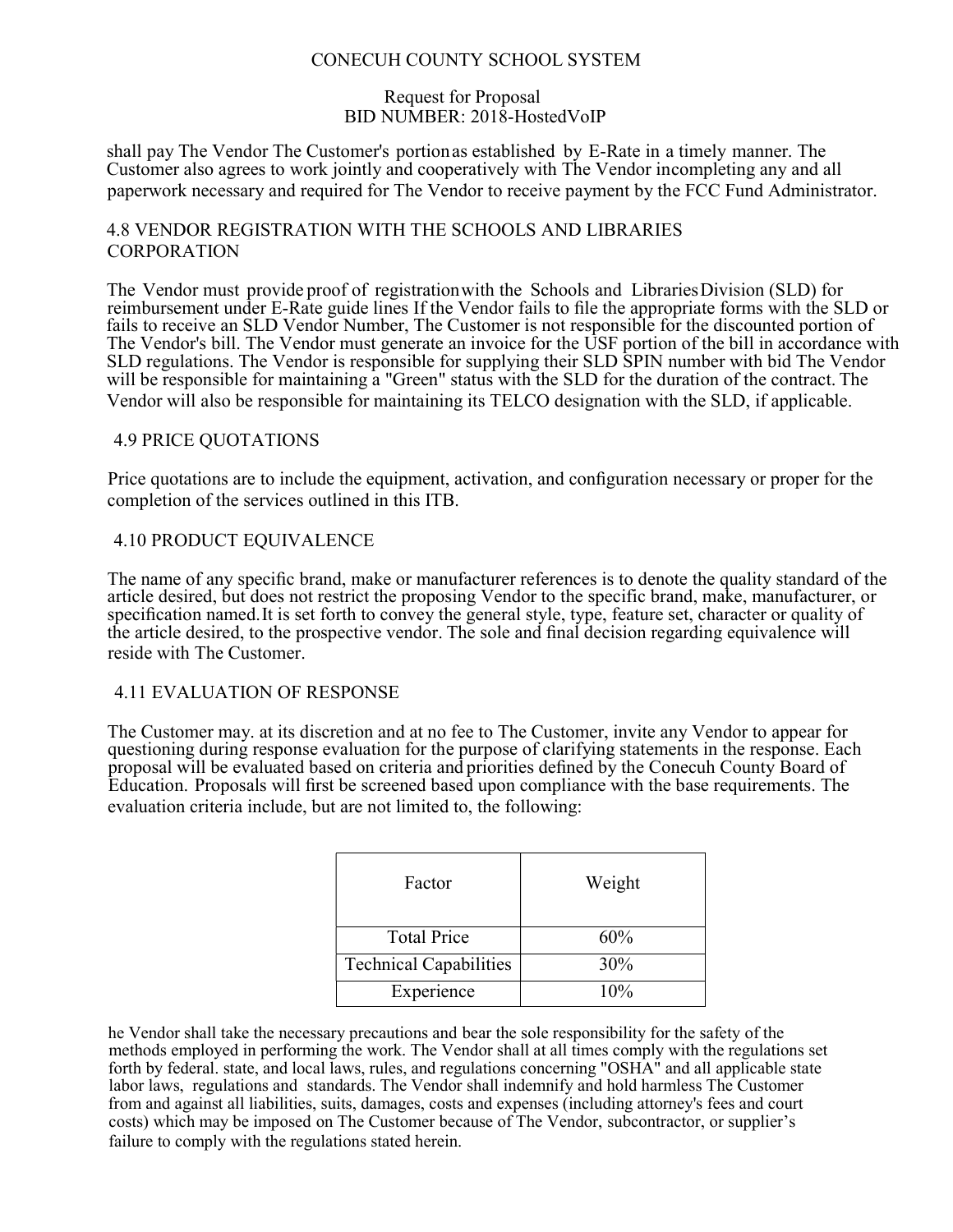#### Request for Proposal BID NUMBER: 2018-HostedVolP

## 4.13 PATENTS AND ROYALTIES

The Vendor, without exception, shall indemnify and hold harmless The Customer and its employees from any liability of any nature or kind, including costs and expenses for or on account of any trademarked, copyrighted. patented. or non-patented invention, process. or article manufactured or used in the performance of the Contract, including its use by The Customer. If The Vendor or subcontractor uses any design, device, or material covered by letters, patent, trademark, or copyright, it is mutually understood and agreed without exception that the proposal prices shall include all royalties or cost arising from the use of such design, device, or materials in any way involved in the work.

#### 4.14 INDEMNIFICATION

The Vendor shall indemnify and hold harmless The Customer, its agents and employees from or on account of any injuries or damages, received or sustained by any person or persons during or on account of any operation connected with this Contract; or by consequence or any negligence (excluding negligence by The Customer, its agents or employees) in connection with the same; or by use of any improper, material or by or on account of any act or omission of said Vendor or its subcontractors, agents. servants or employees. The Vendor further agrees to indemnify and hold harmless The Customer, its agents or employees, against claims or liability arising from or based upon the violation of any federal, state, county, city or other applicable laws, bylaws, ordinances. or regulations by The Vendor, its agents, associates, or employees.

The indemnification provided above shall obligate The Vendor to defend at its own expense or to provide for such defense. at The Customer's option. of any and all claims of liability and all suits and actions of every name and description that may be brought against The Customer which may result from the operations and activities under this Contract whether the installation operations be performed by The Vendor. subcontractor, or by anyone directly or indirectly employed by either.

The award of this Contract to The Vendor shall obligate The Vendor to comply with the foregoing indemnity provision; however, the collateral obligation of insuring this indemnity must be complied with as set forth.

#### 4.15 RIGHT TO REJECT

The Customer reserves the right to accept or reject all proposals or sections thereof when the rejection is in the best interest of the Conecuh County Board of Education. The Customer reserves the right to award without further discussion. Therefore, responses should be submitted initially with the most favorable terms that The Vendor proposes. The Customer reserves the right to reject the proposal of a Vendor who has previously failed to perform properly or completed on time contracts of a similar nature; and to reject the proposal of any Vendor who in the opinion of the Customer is not in a position to adequately perform the contract.

The Customer reserves the right to reject any or all proposals; any part or parts of a proposal, waive Any technicalities/informalities, increase or reduce quantities, make modifications or specifications, and award any or all of the contract in a manner that is in the best interest of Conecuh County Board of Education. Contracts will be awarded to The Vendor submitting the proposal determined to be in the best interests of the Conecuh County School System.